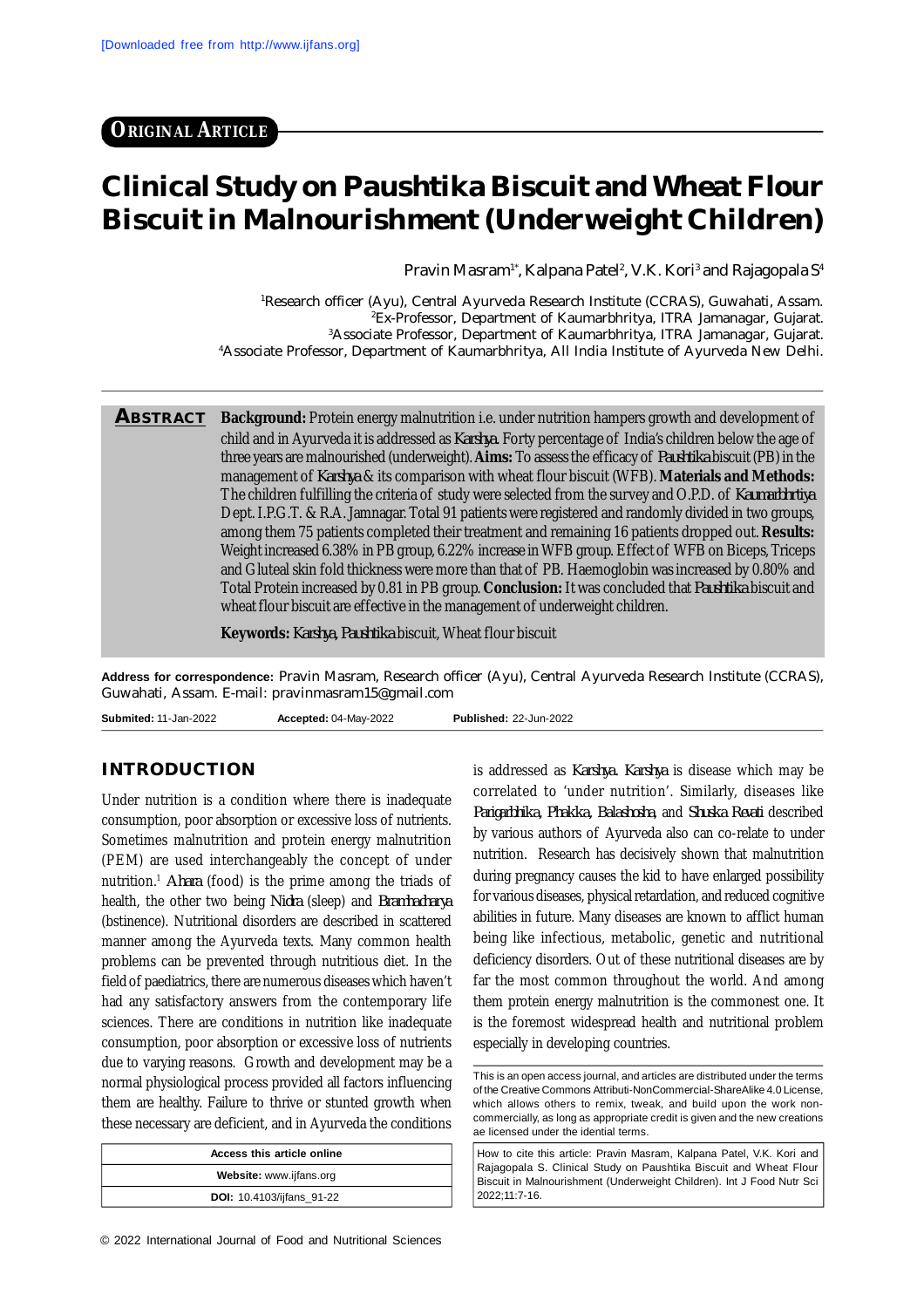## **EPIDEMIOLOGY**

Under nutrition may be a major underlying cause for child mortality in India and India is one of the countries where child under nutrition is severe. In India as per National Family Health Survey IV (2014–2015, recent within the series) 38.4, 21 and 35.7% of youngsters below 5 years suffer from stunting, wasting and underweight respectively. Prevalence of severe acute malnutrition (SAM) in India is 7.5%. In India 46.6 million stunted children, a 3rd of world's total as per Global Nutrition Report 2018. Nearly half all under-5 child mortality in India is due to undernutrition.<sup>2</sup> Madhya Pradesh, Jharkhand, and Bihar have high rates of undernutrition. States with lowest percentage of under-nutrition include Mizoram, Sikkim, Manipur, Kerala, Punjab, and Goa.<sup>3</sup>

## **AIMS AND OBJECTIVES**

To assess the efficacy of *Paushtika* biscuit in the management of *Karshya* andits comparison with Wheat flour biscuit*.*

## **MATERIALS AND METHODS**

The children fulfilling the criteria of study were selected from the survey of local school, Angawadi in Jamanagar and O.P.D. of *Kaumarbhrtiya* Dept., I.P.G.T. & R.A. Jamnagar. Crude drugs were procured from Pharmacy of Gujarat Ayurved University, Jamnagar except *Makhana* and wheat flour. The final product *Paushtika* biscuit and Wheat Flour Biscuit are baking in Raj Laxmi Bakery Jamanagar. Ingredient and proportion of *Paushtika* biscuit and Wheat Flour Biscuit. [Table No. 1].

## **Ethical clearance**

This trial was cleared by Institutional Ethics Committee, Ref-No.PGT/7-A/Ethics/2013-14/2753 Dt.09-12-2013.

## **Registration in CTRI**

The clinical trial was registered under Clinical Trials Registry – India (CTRI). The registration number is CTRI/2016/01/006506 [Registered on: 11/01/2016] - Trial Registered Retrospectively.

| Table 1: Ingredients of Paustika Biscuit & Wheat Flour Biscuit with Proportion |                            |                                |                    |                         |  |  |  |  |
|--------------------------------------------------------------------------------|----------------------------|--------------------------------|--------------------|-------------------------|--|--|--|--|
| S. No.                                                                         | <b>Name</b>                | <b>Latin Name</b>              | Part to be used    | Proportion              |  |  |  |  |
| Paustika Biscuit                                                               |                            |                                |                    |                         |  |  |  |  |
| 1                                                                              | Godhuma                    | Tritucum turgidum var mirabile | Seed               | 50%                     |  |  |  |  |
| 2                                                                              | Makhana                    | Euryale ferox Salisb           | Fruit              | 10%                     |  |  |  |  |
| 3                                                                              | Amalaki                    | Emblica officinalis Gaertn.    | <b>Dried Fruit</b> | 1 Part                  |  |  |  |  |
| 4                                                                              | Madhuyashti                | Glycyrrhiza glabra Linn.       | Root               | 1 Part                  |  |  |  |  |
| 5                                                                              | Mandukaparni               | Centella asiatica Linn.        | Panchanga          | 1 Part                  |  |  |  |  |
| 6                                                                              | Guduchi                    | Tinospora cordifoila Willd.    | <b>Stem</b>        | 1 Part                  |  |  |  |  |
| 7                                                                              | Atibala                    | Abutilon indicum Linn.         | Root & seeds       | 1 Part                  |  |  |  |  |
| 8                                                                              | Dry Kharjoora              | Phoenix dactylifera Linn.      | <b>Dried Fruit</b> | 1/3rdof Total           |  |  |  |  |
| 9                                                                              | Shunthi                    | Zingiber officinale Roxb.      | Rhizome            | $1/10th$ Part           |  |  |  |  |
| 10                                                                             | Pravala                    | Coral                          | <b>Bhasma</b>      | 1/10 <sup>th</sup> Part |  |  |  |  |
| 11                                                                             | Mandura                    | Red iron oxide                 | <b>Bhasma</b>      | $1/10th$ Part           |  |  |  |  |
| 12                                                                             | Sugar                      | $\blacksquare$                 | ä,                 | $-QS -$                 |  |  |  |  |
|                                                                                | <b>Wheat Flour Biscuit</b> |                                |                    |                         |  |  |  |  |
| 1                                                                              | Godhuma                    | Tritucum turgidum var mirabile | Seed               | 100%                    |  |  |  |  |
| 2                                                                              | Sugar                      |                                |                    | $-QS -$                 |  |  |  |  |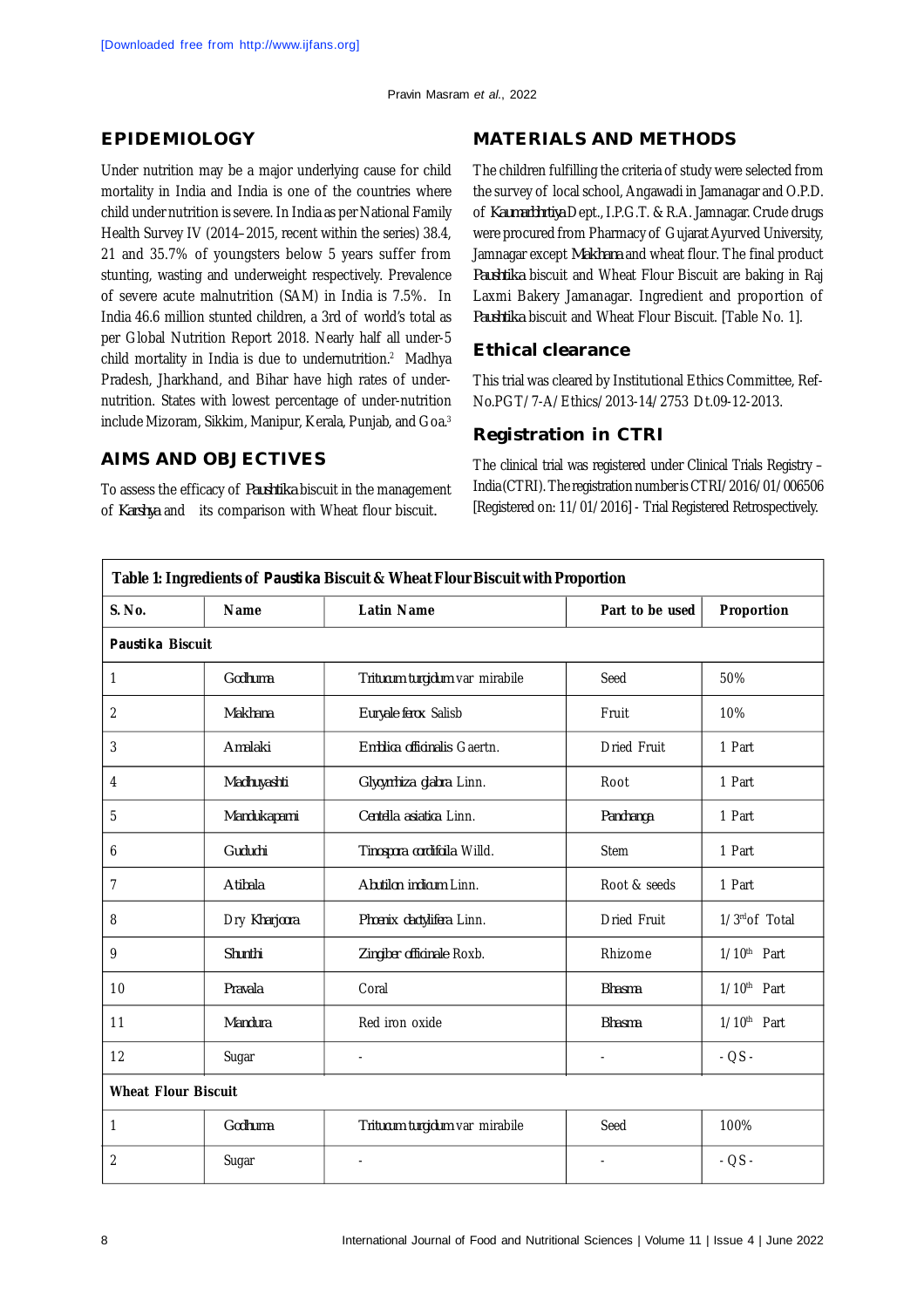## **Inclusion Criteria**

Children from age of 2-10 years of either gender. Children with poor growth (Nutritional Grade I & II According to IAP classification)

## **Exclusion Criteria**

Children below 2 years and above 10 years, Children who was seen with the evidence of helminthiasis, *Grahani Dosha* etc, GI tract diseases.**,** Children, having systemic disorders, congenital anomalies, neurological disorders, endocrine disorders and anatomical defects etc. and Children with less than 60% of ideal weight for age.

## **Laboratory investigations**

Heamogram (%), total leukocyte count (TLC), differential leukocyte count (Neutrophils, Leukocytes, monocytes, eosinophils), erythrocyte sedimentation rate (ESR), total red blood cell, bio-chemical investigation such as total protein, Albumin globulin ratio, blood urea nitrogen, Sr. Cholesterol, Sr. Creatinine, urine and stool (microscopic and macroscopic) were done at baseline and after treatment.

## **Sampling Method**

Simple Random Sampling Method was adopted in this clinical trial.

According to the Indian Academy of Paediatrics (IAP)<sup>4</sup>

| First degree  | Weight between 80 and 70% of<br>expected for age |
|---------------|--------------------------------------------------|
| Second degree | Weight between 70 and 60% of<br>expected for age |
| Third degree  | Weight between 60 and 50% of<br>expected for age |
| Fourth degree | Weight below 50% of expected                     |

#### **GROUPING**

The selected patients were divided into two groups as shown below:

**Group A:** *Paushtika* Biscuit Group (PB Group)

**Group B:** Wheat Flour Biscuit Group (WFB Group)

**Posology:** Table No.2

**Follow up- After** completion of the clinical trial of three months, the patients were followed up for further two months. They were evaluated for recurrence or aggravation symptoms and recurrent infections. General health profile was noted.

## **Assessment Criteria**

**A. Subjective parameter:** Table No 3.

**B. Objective Criteria:** Weight (Kg), Height (cm), Mid Arm Circumference (cm), Mid thigh Circumference, Abdominal Circumference and Skin fold thickness- bicep, tricep gluteal (mm).

## **OBSERVATIONS**

Total 91 patients were registered; among them 75 patients completed their treatment and remaining 16 patients were drop outs. In PB Group 43 patients were registered, among them 33 patients completed their treatment and 10 patients were drop outs. In WFB Group 48 patients were registered, among them 42 patients completed their treatment and remaining 6 patients were drop outs. In all of the 91 registered patients, maximum 36.36% patients belonged to age group of 4-6 years, 59.34 % were males, and 90.10% were Hindus. According to *Aaharaja Nidana* wise distribution; 56.04% patients had taken *Ruksha Aahara*, 46.15% patients had taken chocolate/icecream etc. in diet. According to *Viharaja Nidana* wise distribution, 30.76% patients had done *Ativyayama* (excessive playing). In chief complaints 81.31% patients

| <b>Table 2: POSOLOGY</b> |                                 |         |                |         |         |         |         |          |  |
|--------------------------|---------------------------------|---------|----------------|---------|---------|---------|---------|----------|--|
| Age in years             | $2 - 3$                         | $3 - 4$ | $4 - 5$        | $5 - 6$ | $6 - 7$ | $7 - 8$ | $8 - 9$ | $9 - 10$ |  |
| Dose of biscuit /Day     | 1                               | 1.5     | $\overline{2}$ | 2.5     | 3       | 3.5     | 4       | 4.5      |  |
| Route                    | Oral                            |         |                |         |         |         |         |          |  |
| Duration                 | 12 week                         |         |                |         |         |         |         |          |  |
| Anupana                  | Water                           |         |                |         |         |         |         |          |  |
| Aushadha Sevana Kala     | Adhobhakta in two divided doses |         |                |         |         |         |         |          |  |
| Note: 1 Biscuit= 10 gms. |                                 |         |                |         |         |         |         |          |  |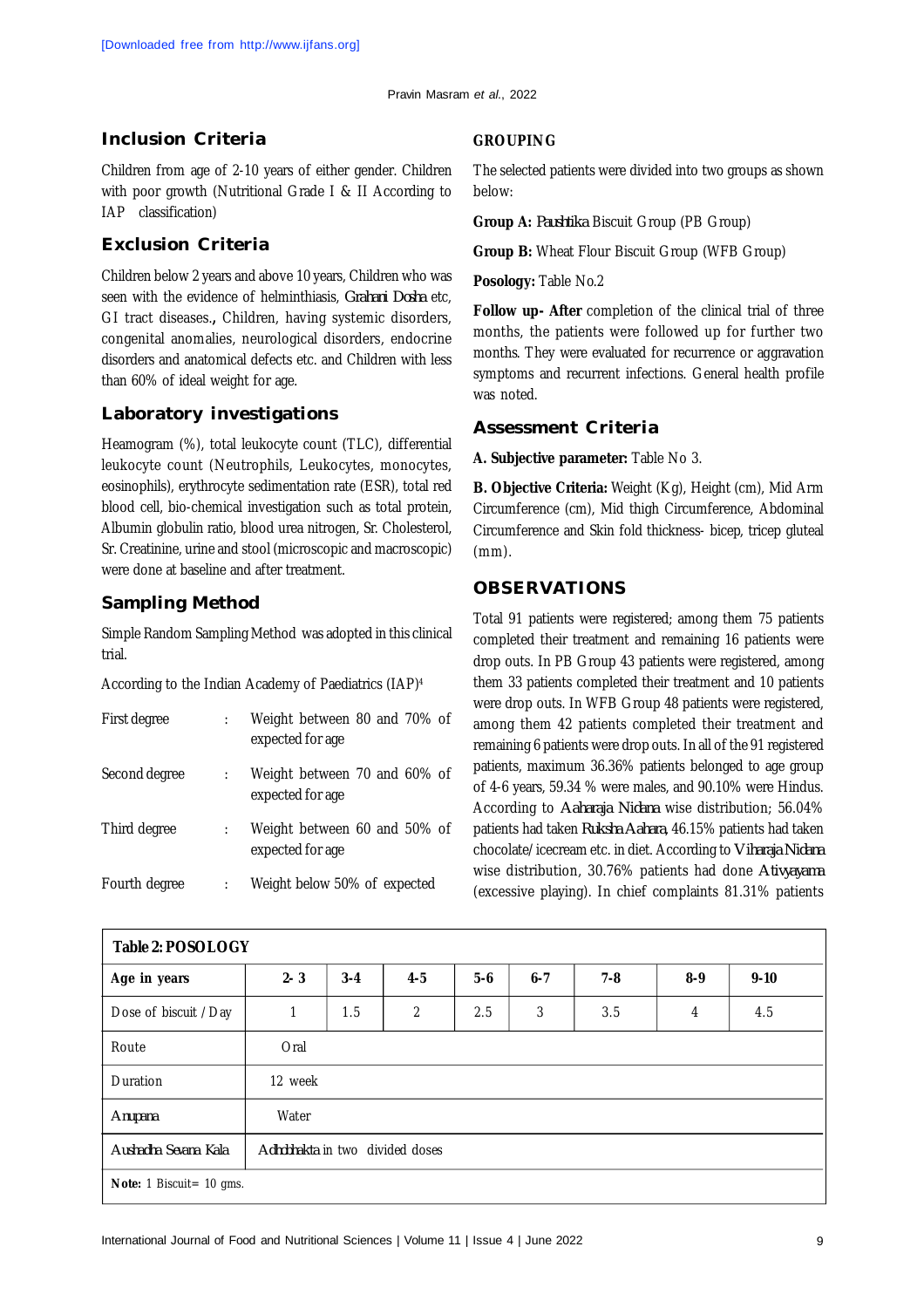| Table 3: Scoring pattern for Subjective parameter         |                                                    |  |  |  |  |  |  |
|-----------------------------------------------------------|----------------------------------------------------|--|--|--|--|--|--|
| Subjective parameters                                     | <b>Score</b>                                       |  |  |  |  |  |  |
| 1.                                                        | Fat deposition on gluteal, abdominal & neck region |  |  |  |  |  |  |
| Normal                                                    | $\pmb{0}$                                          |  |  |  |  |  |  |
| Moderate                                                  | 1                                                  |  |  |  |  |  |  |
| Less                                                      | $\overline{2}$                                     |  |  |  |  |  |  |
| Very less                                                 | 3                                                  |  |  |  |  |  |  |
| 2.                                                        | Dhamani Jala Darshan                               |  |  |  |  |  |  |
| Not visible easily even after pressure                    | $\pmb{0}$                                          |  |  |  |  |  |  |
| Visible & prominent on Pressure                           | 1                                                  |  |  |  |  |  |  |
| Visible without pressure                                  | $\overline{2}$                                     |  |  |  |  |  |  |
| Prominent without pressure                                | 3                                                  |  |  |  |  |  |  |
| 3.                                                        | Sthula Parva                                       |  |  |  |  |  |  |
| Deeply seated with extra fat                              | $\pmb{0}$                                          |  |  |  |  |  |  |
| Covered                                                   | 1                                                  |  |  |  |  |  |  |
| Prominent                                                 | $\overline{2}$                                     |  |  |  |  |  |  |
| Relatively look Larges                                    | 3                                                  |  |  |  |  |  |  |
| 4.                                                        | Appetite                                           |  |  |  |  |  |  |
| Child himself asks foods & also take adequately           | $\pmb{0}$                                          |  |  |  |  |  |  |
| Child himself asks food but not take adequately           | 1                                                  |  |  |  |  |  |  |
| Child does not ask but takes food considerably by request | $\overline{2}$                                     |  |  |  |  |  |  |
| Child does not take food considerably even by force       | 3                                                  |  |  |  |  |  |  |
| 5.                                                        | Sleep                                              |  |  |  |  |  |  |
| Long (> 8Hours) & sound                                   | $\pmb{0}$                                          |  |  |  |  |  |  |
| Short (< 8Hours) but sound                                | 1                                                  |  |  |  |  |  |  |
| Disturbed                                                 | $\overline{2}$                                     |  |  |  |  |  |  |
| Crude                                                     | 3                                                  |  |  |  |  |  |  |
| 6.                                                        | Appearance                                         |  |  |  |  |  |  |
| Healthy - cheerful                                        | $\boldsymbol{0}$                                   |  |  |  |  |  |  |
| No cheerful / Tense looking                               | 1                                                  |  |  |  |  |  |  |
| Old looking / Depressed                                   | $\overline{2}$                                     |  |  |  |  |  |  |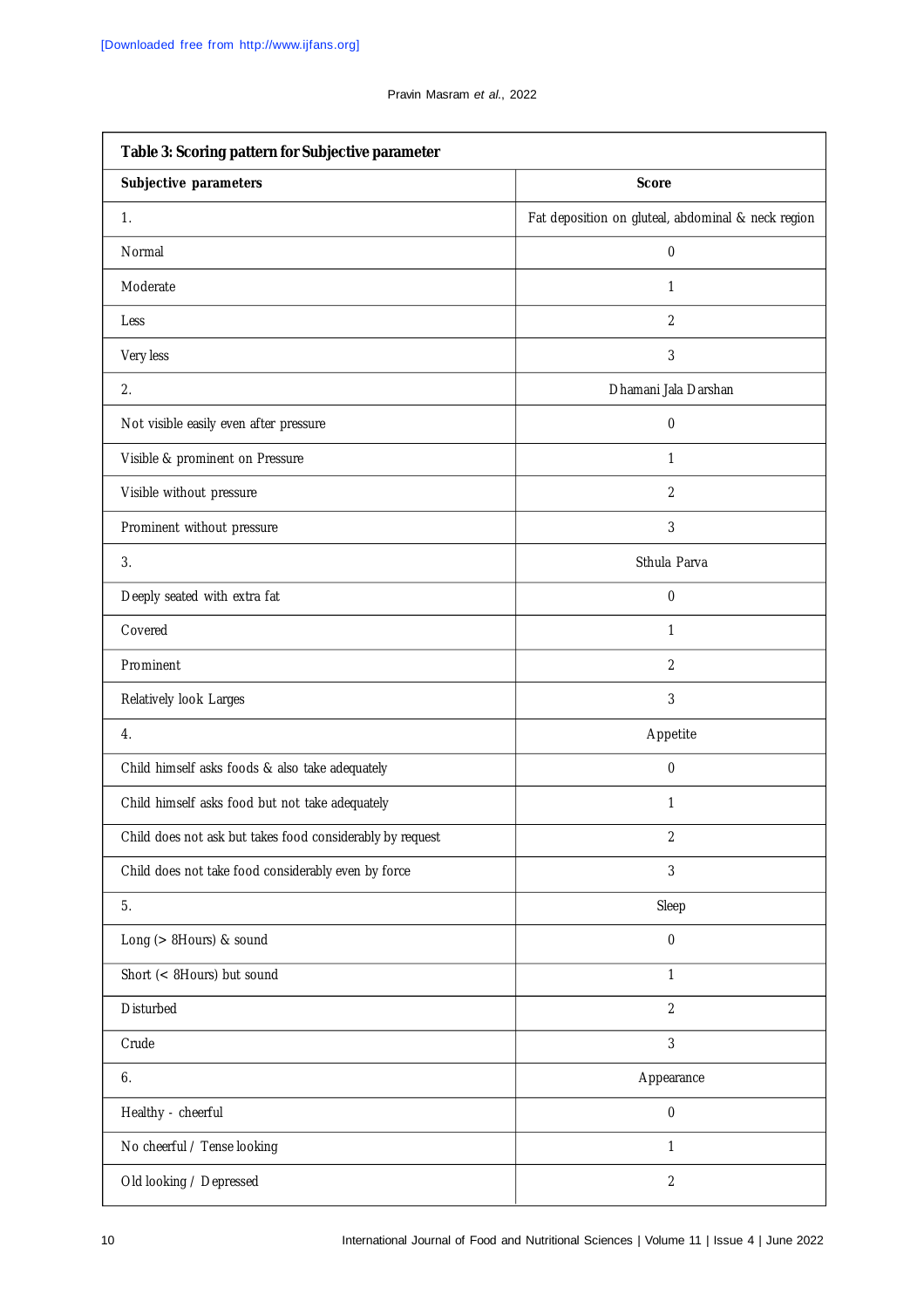| Table 3 (Cont.)                                                                    |                       |  |  |  |  |  |
|------------------------------------------------------------------------------------|-----------------------|--|--|--|--|--|
| Subjective parameters                                                              | <b>Score</b>          |  |  |  |  |  |
| III looking                                                                        | 3                     |  |  |  |  |  |
| 7 <sub>1</sub>                                                                     | Daurbalya- activeness |  |  |  |  |  |
| Very active                                                                        | $\boldsymbol{0}$      |  |  |  |  |  |
| Active                                                                             | 1                     |  |  |  |  |  |
| Moderately Active                                                                  | $\overline{2}$        |  |  |  |  |  |
| Dull                                                                               | 3                     |  |  |  |  |  |
| 8.                                                                                 | Krodha                |  |  |  |  |  |
| No anger even for reasonable cause                                                 | $\mathbf 0$           |  |  |  |  |  |
| Gets angry only for reasonable                                                     | 1                     |  |  |  |  |  |
| Gets angry even for unreasonable cause                                             | $\overline{2}$        |  |  |  |  |  |
| Highly irritable for no cause (uncontrollable anger)                               | 3                     |  |  |  |  |  |
| 9.                                                                                 | Shoka                 |  |  |  |  |  |
| No sorrow fullness even for reasonable                                             | $\mathbf 0$           |  |  |  |  |  |
| Sorrowful only for reasonable cause                                                | 1                     |  |  |  |  |  |
| Sorrowful only for non-reasonable cause without anybody gesture                    | 2                     |  |  |  |  |  |
| Most sorrowful for no cause, unable to control his feelings, body gestures present | 3                     |  |  |  |  |  |
| 10.                                                                                | Harsha                |  |  |  |  |  |
| Always joyful & enjoys the life                                                    | $\mathbf 0$           |  |  |  |  |  |
| Happy with particulars enjoyable things & company                                  | $\mathbf{1}$          |  |  |  |  |  |
| Occasionally happy with every enjoyable things & company                           | $\overline{2}$        |  |  |  |  |  |
| No happiness by any means                                                          | 3                     |  |  |  |  |  |
| 11.                                                                                | Shrama (sahas):       |  |  |  |  |  |
| Physical Shrama                                                                    |                       |  |  |  |  |  |
| Excessive playing not tired                                                        | 0                     |  |  |  |  |  |
| Excessive playing tired                                                            | $\mathbf{1}$          |  |  |  |  |  |
| Tired with some physical activity or playing for some time                         | $\overline{2}$        |  |  |  |  |  |
| Tired without playing                                                              | 3                     |  |  |  |  |  |
| 12.                                                                                | Fatigue               |  |  |  |  |  |
| No fatigue                                                                         | 0                     |  |  |  |  |  |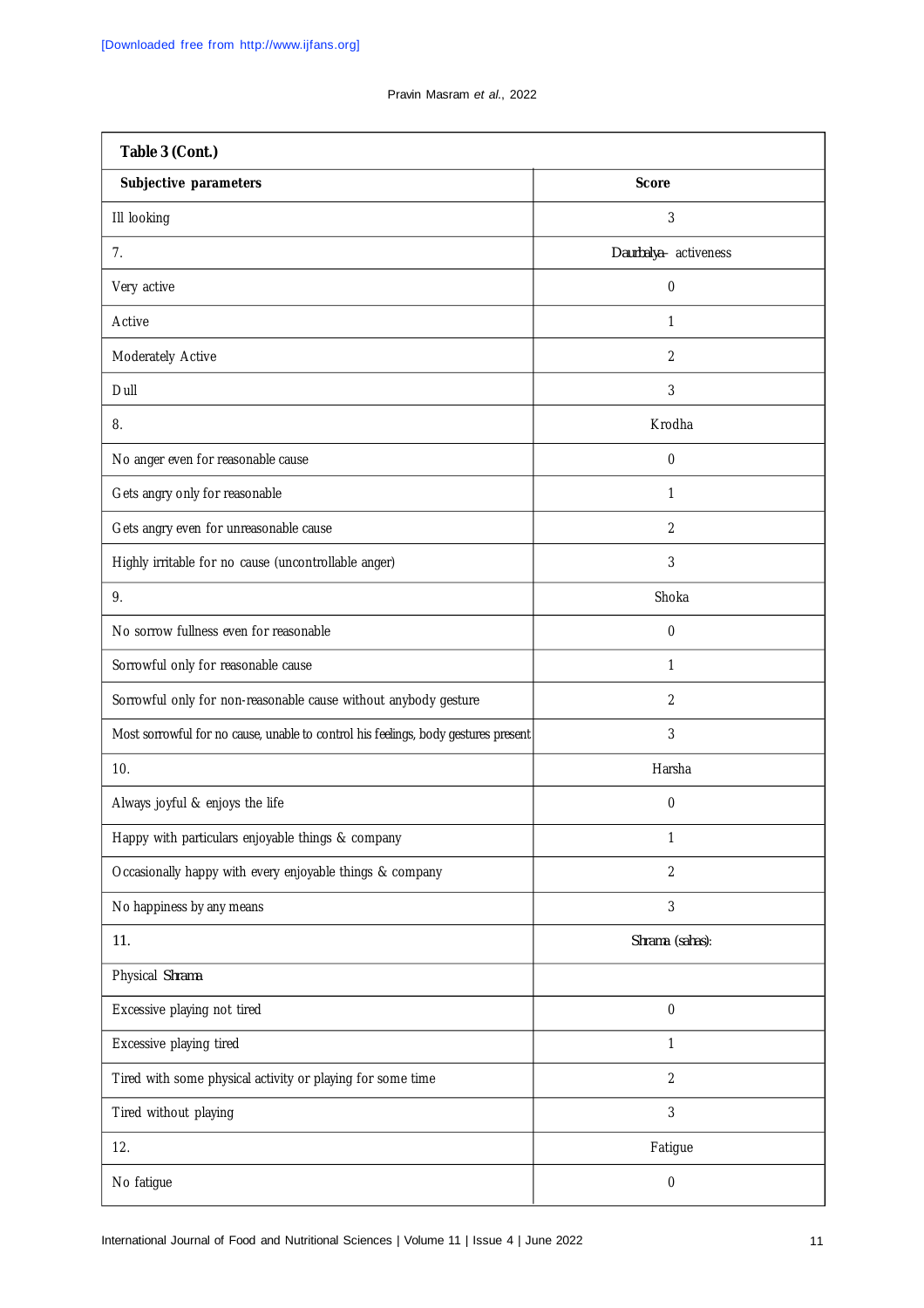| Table 3 (Cont.)                     |              |  |  |  |  |  |
|-------------------------------------|--------------|--|--|--|--|--|
| Subjective parameters               | <b>Score</b> |  |  |  |  |  |
| Work full time despite fatigue      |              |  |  |  |  |  |
| Patient must interrupt work to rest | າ            |  |  |  |  |  |
| Fatigue at rest                     | ς            |  |  |  |  |  |

complained of *Karshya*, 75.82% were having *Agnimandya*, and fatigue was found in 36.26% patients. Regarding associated complaints, respiratory tract infection was found in 9.89% patients, abdominal pain was found in 15.38% patients, constipation found in 5.49% and hypo-pigmented patches was found in 5.49% patients. Effect of therapy on subjective, objective, haematological and biochemical parameters are shown in Tables 4, 5, 6 and 7 respectively. Overall effect of

| <b>Symptoms</b>            | Group<br><b>Mean Score</b> |           |        | % relief | $±$ S.D. | $±$ S.E. | $'t +'$ | p        |
|----------------------------|----------------------------|-----------|--------|----------|----------|----------|---------|----------|
|                            |                            | <b>BT</b> | AT     |          |          |          |         |          |
| Fat deposition on gluteal, | Group A                    | 2.061     | 0.8182 | 60.29    | 0.6629   | 0.1154   | 435     | >0.05    |
| abdominal & neck region    | Group B                    | 2.286     | 0.9286 | 59.37    | 0.5329   | 0.0822   | 861     | >0.05    |
| Dhamani Jala Darshana      | Group A                    | 2.152     | 0.9394 | $-56.38$ | 0.5999   | 0.1044   | 465     | >0.05    |
|                            | Group B                    | 2.228     | 0.9762 | $-56.38$ | 0.5437   | 0.0838   | 820     | >0.05    |
| Sthula Parva               | Group A                    | 2.303     | 0.9697 | $-57.89$ | 0.4787   | 0.0833   | 561     | < 0.02   |
|                            | Group B                    | 2.190     | 0.9524 | $-56.52$ | 0.5763   | 0.0889   | 820     | >0.05    |
| Appetite                   | Group A                    | 2.242     | 0.8788 | 60.81    | 0.5488   | 0.0955   | 528     | >0.05    |
|                            | Group B                    | 2.143     | 0.9762 | 54.44    | 0.4897   | 0.0755   | 820     | < 0.05   |
| Sleep                      | Group A                    | 1.182     | 0.4848 | 58.97    | 0.7282   | 0.1268   | 171     | < 0.0001 |
|                            | Group B                    | 1.119     | 0.5000 | 55.31    | 0.6228   | 0.0961   | 276     | < 0.0001 |
| Appearance                 | Group A                    | 0.5758    | 0.1515 | 73.68    | 0.7084   | 0.1233   | 55      | < 0.05   |
|                            | Group B                    | 0.4286    | 0.1905 | 55.55    | 0.6172   | 0.09524  | 21      | < 0.0001 |
| Daurbalya                  | Group A                    | 2.061     | 0.8788 | $-57.35$ | 0.5276   | 0.0918   | 496     | >0.05    |
|                            | Group B                    | 2.000     | 1.000  | $-50.00$ | 0.4939   | 0.0762   | 741     | >0.05    |
| Krodha,                    | Group A                    | 1.636     | 0.9091 | -44.44   | 0.8394   | 0.146    | 136     | >0.05    |
|                            | Group B                    | 1.619     | 0.9762 | $-39.70$ | 0.6560   | 0.112    | 276     | < 0.05   |
| Shoka,                     | Group A                    | 1.515     | 0.9697 | $-36.00$ | 0.711    | 0.1238   | 105     | >0.05    |
|                            | Group B                    | 1.119     | 0.9524 | $-14.89$ | 0.377    | 0.0582   | 28      | < 0.0002 |
| Harsha                     | Group A                    | 1.273     | 0.7273 | $-42.85$ | 0.794    | 0.1382   | 91      | >0.05    |
|                            | Group B                    | 1.119     | 0.9048 | $-19.14$ | 0.716    | 0.1106   | $10$    | >0.05    |
| Physical Activity          | Group A                    | 1.667     | 0.6970 | $-41.81$ | 0.8472   | 0.1475   | 120     | >0.05    |
| (Shararika Shrama)         | Group B                    | 1.262     | 0.9762 | $-22.64$ | 0.5078   | 0.0783   | 66      | >0.05    |
| Fatigue                    | Group A                    | 1.667     | 0.967  | $-41.81$ | 0.8833   | 0.1538   | 105     | >0.05    |
|                            | Group B                    | 1.238     | 0.9762 | $-21.15$ | 0.4968   | 0.0766   | 55      | >0.05    |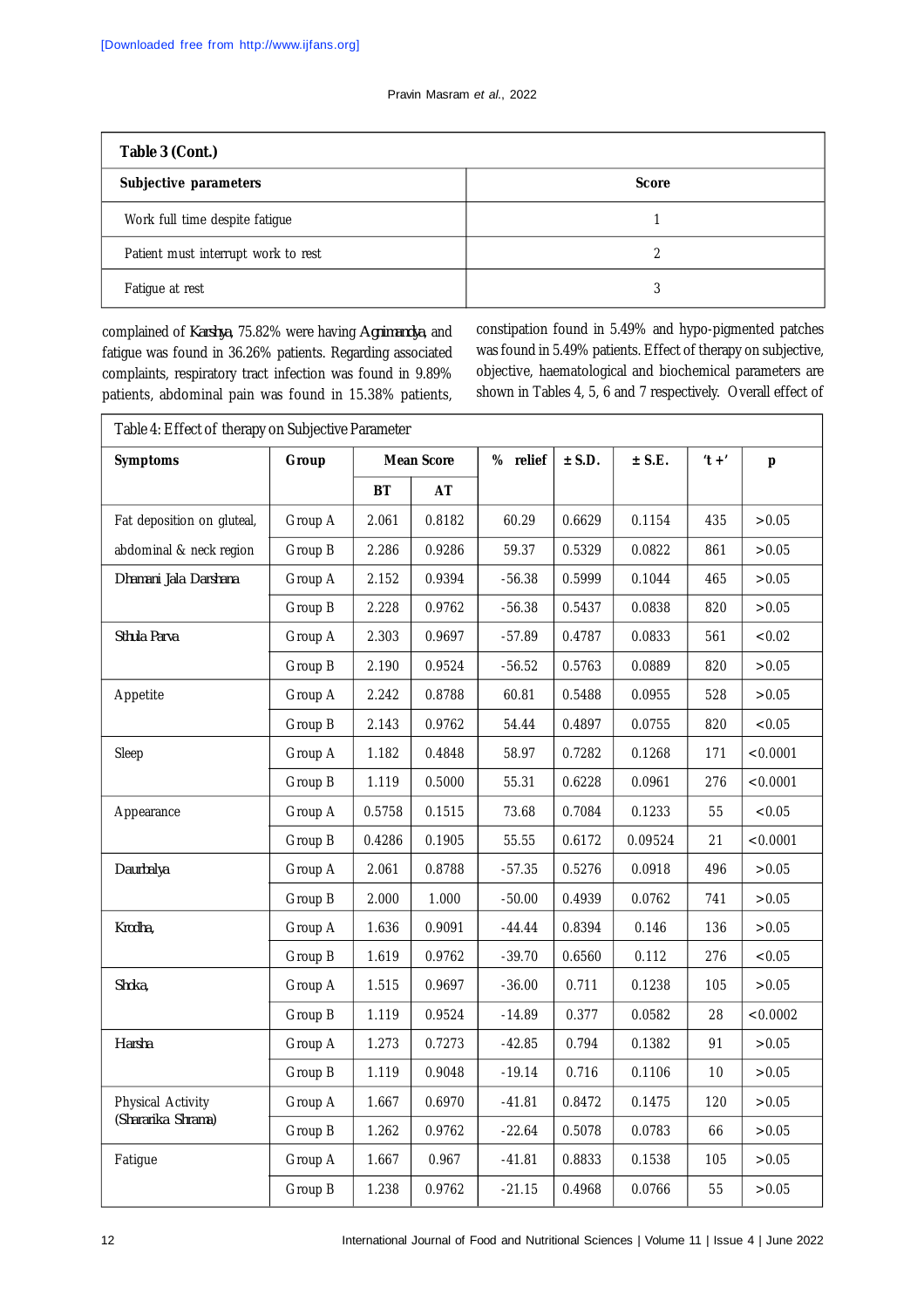|  | Pravin Masram et al., 2022 |  |  |
|--|----------------------------|--|--|
|--|----------------------------|--|--|

| Table 5: Effect on objective Parameter |         |            |        |          |          |          |           |         |
|----------------------------------------|---------|------------|--------|----------|----------|----------|-----------|---------|
| <b>Parameters</b>                      | Group   | Mean score |        | % relief | $±$ S.D. | $±$ S.E. | $'$ t $'$ | p       |
|                                        |         | <b>BT</b>  | AT     |          |          |          |           |         |
| <b>BMI</b>                             | Group A | 13.70      | 14.23  | 3.86     | 0.55     | 0.09     | $-5.45$   | < 0.001 |
|                                        | Group B | 12.87      | 13.42  | 4.29     | 0.37     | 0.05     | $-9.46$   | < 0.001 |
| Weight (Kg)                            | Group A | 14.43      | 15.35  | 6.38     | 0.531    | 0.092    | $-9.970$  | < 0.001 |
|                                        | Group B | 15.17      | 16.11  | 6.22     | 0.445    | 0.068    | $-13.779$ | < 0.001 |
| Height (cm)                            | Group A | 102.33     | 103.62 | 1.25     | 1.00     | 0.174    | $-7.397$  | < 0.001 |
|                                        | Group B | 108.14     | 109.19 | 0.97     | 0.652    | 0.101    | $-10.420$ | < 0.001 |
| CC                                     | Group A | 49.15      | 49.76  | 1.23     | 0.541    | 0.094    | $-6.467$  | < 0.001 |
|                                        | Group B | 50.41      | 51.14  | 1.44     | 0.607    | 0.093    | $-7.755$  | < 0.05  |
| <b>MAC</b>                             | Group A | 14.30      | 14.67  | 2.58     | 0.240    | 0.041    | $-8.833$  | < 0.001 |
|                                        | Group B | 14.50      | 15.04  | 3.67     | 0.270    | 0.041    | $-12.894$ | < 0.001 |
| <b>MTC</b>                             | Group A | 27.100     | 27.691 | 2.18     | 0.519    | 0.090    | $-6.545$  | < 0.001 |
|                                        | Group B | 26.619     | 27.331 | 2.67     | 0.386    | 0.059    | $-11.938$ | < 0.001 |
| AC                                     | Group A | 45.45      | 46.07  | 1.36     | 0.516    | 0.089    | $-6.918$  | < 0.001 |
|                                        | Group B | 47.39      | 48.26  | 1.83     | 0.644    | 0.099    | $-8.739$  | < 0.001 |
| SFT-Triceps                            | Group A | 6.212      | 7.242  | 16.58    | 0.529    | 0.092    | $-11.179$ | < 0.001 |
|                                        | Group B | 6.714      | 8.000  | 19.14    | 0.596    | 0.092    | $-13.97$  | < 0.001 |
| SFT-Bicep                              | Group A | 5.515      | 6.515  | 18.33    | 0.661    | 0.115    | $-8.685$  | < 0.001 |
|                                        | Group B | 6.238      | 7.476  | 19.84    | 0.656    | 0.101    | $-12.240$ | < 0.001 |
| SFT- Gluteal                           | Group A | 7.091      | 8.182  | 15.38    | 0.678    | 0.118    | $-9.238$  | < 0.001 |
|                                        | Group B | 7.381      | 8.619  | 16.77    | 0.617    | 0.095    | $-13.00$  | < 0.001 |

**Note:** CC- Chest circumference, MAC- Mid Arm circumference, Mid-thigh circumference, AC-Abdominal circumference, SFT- Skin folds thickness

| Table 6: Effect of therapy on Haematological Parameter |         |            |         |          |          |          |                           |       |  |
|--------------------------------------------------------|---------|------------|---------|----------|----------|----------|---------------------------|-------|--|
| <b>Symptoms</b>                                        | Group   | Mean score |         | % relief | $±$ S.D. | $±$ S.E. | $^{\prime}$ t $^{\prime}$ | p     |  |
|                                                        |         | BT         | AT      |          |          |          |                           |       |  |
| Haemoglobin (gm %)                                     | Group A | 11.706     | 11.800  | 0.80     | 1.069    | 0.186    | $-0.505$                  | >0.05 |  |
|                                                        | Group B | 11.762     | 11.843  | 0.68     | 0.581    | 0.089    | $-0.903$                  | >0.05 |  |
| <b>TLC</b>                                             | Group A | 9154.54    | 8312.12 | $-9.20$  | 2466.91  | 429.43   | 1.962                     | >0.05 |  |
|                                                        | Group B | 8776.19    | 8978.57 | 2.30     | 2973.00  | 458.74   | $-0.441$                  | >0.05 |  |
| DLC- Neutrophil                                        | Group A | 40.394     | 43.848  | 8.55     | 11.702   | 2.037    | $-1.696$                  | >0.05 |  |
|                                                        | Group B | 44.738     | 46.833  | 4.68     | 13.632   | 2.104    | $-0.996$                  | >0.05 |  |
| DLC-lymphocyte                                         | Group A | 50.606     | 48.636  | $-3.89$  | 11.428   | 1.989    | 0.990                     | >0.05 |  |
|                                                        | Group B | 46.476     | 45.119  | $-2.92$  | 13.704   | 2.115    | 0.642                     | >0.05 |  |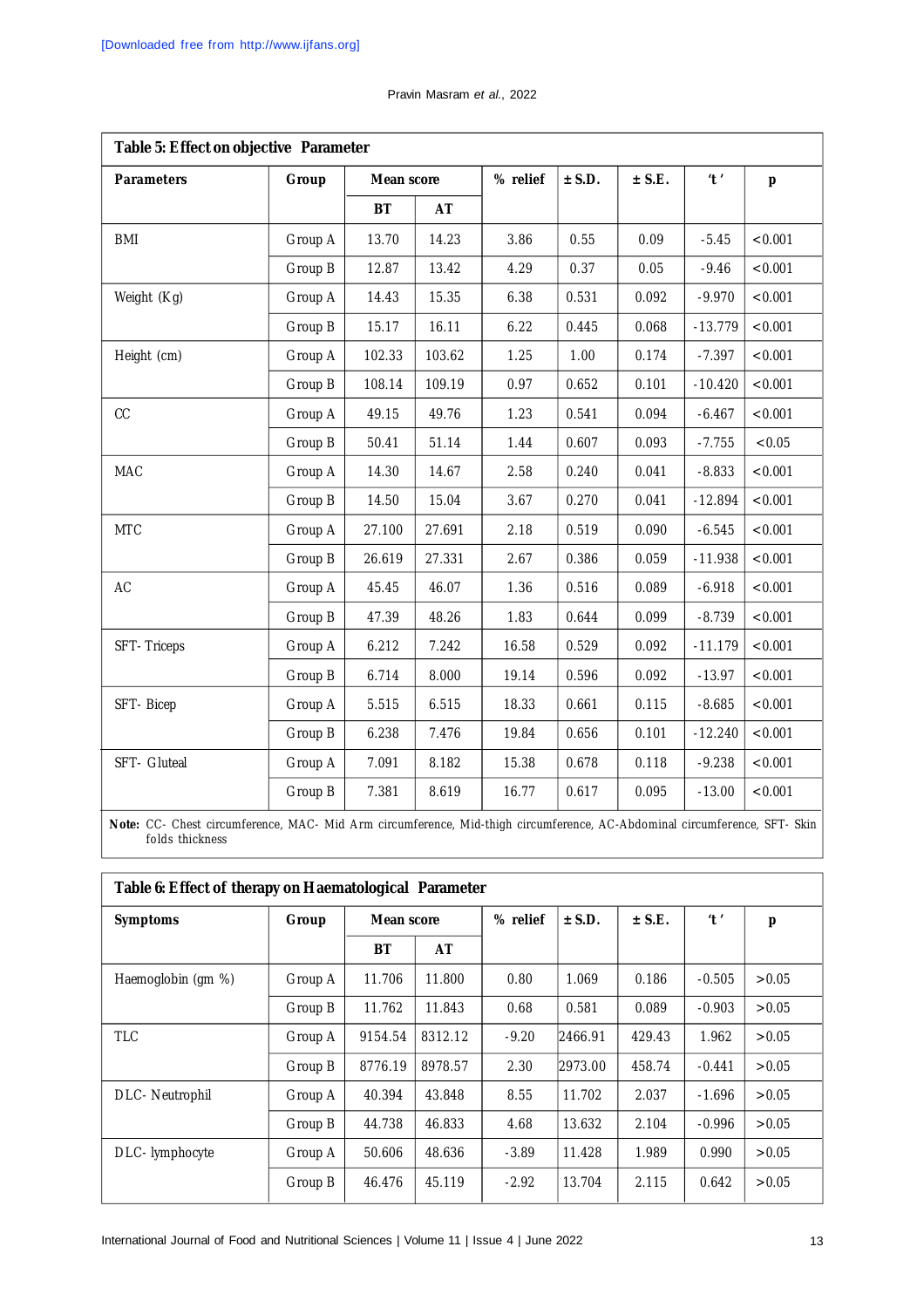| Table 6 (Cont.) |         |            |        |          |          |          |                           |                       |
|-----------------|---------|------------|--------|----------|----------|----------|---------------------------|-----------------------|
| <b>Symptoms</b> | Group   | Mean score |        | % relief | $±$ S.D. | $±$ S.E. | $^{\prime}$ t $^{\prime}$ | p                     |
|                 |         | BT         | AT     |          |          |          |                           |                       |
| DLC-Eosinophil  | Group A | 6.030      | 4.242  | $-29.64$ | 4.037    | 0.703    | 2.54                      | < 0.05<br>$(P=0.016)$ |
|                 | Group B | 6.242      | 5.405  | $-13.68$ | 3.517    | 0.543    | 1.57                      | >0.05                 |
| DLC-Monocyte    | Group A | 2.606      | 2.727  | 4.65     | 0.696    | 0.121    | $-1.000$                  | >0.05                 |
|                 | Group B | 2.524      | 2.690  | 6.60     | 0.853    | 0.132    | $-1.266$                  | >0.05                 |
| <b>TRBC</b>     | Group A | 4.605      | 4.710  | 2.29     | 0.376    | 0.0655   | $-1.609$                  | >0.05                 |
|                 | Group B | 4.624      | 4.634  | 0.22     | 0.283    | 0.0436   | $-0.235$                  | >0.05                 |
| <b>ESR</b>      | Group A | 13.697     | 13.909 | 1.54     | 12.845   | 2.236    | $-0.0949$                 | >0.05                 |
|                 | Group B | 15.619     | 10.881 | $-30.33$ | 11.513   | 1.776    | 2.667                     | $p = 0.011$           |

**Note:** TLC-Total Leucocyte count, DLC- Differential Leucocyte count, TRBC- Total red blood cell, ESR- Erythrocyte sedimentation rate.

| Table 7: Effect of therapy on Biochemical Parameter |         |            |         |          |          |          |                           |               |
|-----------------------------------------------------|---------|------------|---------|----------|----------|----------|---------------------------|---------------|
| <b>Parameters</b>                                   | Group   | Mean score |         | % relief | $±$ S.D. | $±$ S.E. | $^{\prime}$ t $^{\prime}$ | p             |
|                                                     |         | <b>BT</b>  | AT      |          |          |          |                           |               |
| <b>Total Protein</b>                                | Group A | 6.679      | 6.733   | 0.81     | 0.489    | 0.0851   | $-0.641$                  | >0.05         |
|                                                     | Group B | 6.519      | 6.242   | $-4.23$  | 0.402    | 0.0621   | 4.449                     | $p = < 0.001$ |
| A/G Ratio                                           | Group A | 1.439      | 1.524   | 5.89     | 0.335    | 0.0582   | $-1.457$                  | >0.05         |
|                                                     | Group B | 1.562      | 1.850   | 18.40    | 0.362    | 0.0558   | $-5.155$                  | $P = < 0.001$ |
| Blood Urea Nitrogen                                 | Group A | 22.030     | 20.697  | $-6.05$  | 8.440    | 1.469    | 0.908                     | >0.05         |
|                                                     | Group B | 19.667     | 20.476  | 4.11     | 5.688    | 0.878    | $-0.922$                  | >0.05         |
| Serum Cholesterol                                   | Group A | 126.091    | 128.576 | 1.97     | 29.013   | 5.051    | $-0.492$                  | >0.05         |
|                                                     | Group B | 116.929    | 122.167 | 4.47     | 23.920   | 3.691    | $-1.419$                  | >0.05         |
| Serum Cretinine                                     | Group A | 0.512      | 0.612   | 19.52    | 0.203    | 0.0354   | $-2.828$                  | $P = 0.008$   |
|                                                     | Group B | 0.521      | 0.531   | 1.82     | 0.171    | 0.0264   | $-0.361$                  | >0.05         |

therapy showed 57.57 % patients had mild improvement, 24.24 % patients had moderate improvement and 18.18% patients had marked improvement in PB group. In WFB group, 69.04 % patients had mild improvement, 23.80 % patients had moderate improvement and 7.14 % had marked improvement.

## **DISCUSSION**

No abundant description is found relating to *Karshya* particularly in youngsters. The data showed that maximum number of patients i.e. 36.26% belonged to age group of 4- 6 yrs which # is school going age. This age-group is more susceptible for infections from play schools, KGs and

unhygienic eating habits, hyperactivity etc. leading to *Karshya*. The data showed that 59.34% patients were male and 40.65% female. However the magnitude of disease was equal in both males and females. 90.10% patients were Hindus in this study. This may be due the predominance of Hinduism in that area. According to *Aaharaja Nidana*; Along with normal diet 56.04% patients had taken *Ruksha Bhojana* like *Khakara, Chips, Papad* and 46.15% patients had taken chocolate/icecream/ kurkure etc.

According to Ayurveda *Karshya* is not only energy imbalance between input and output of energy, so to treat the *Karshya*, it is important to understand the *Samprapti* and its prevention.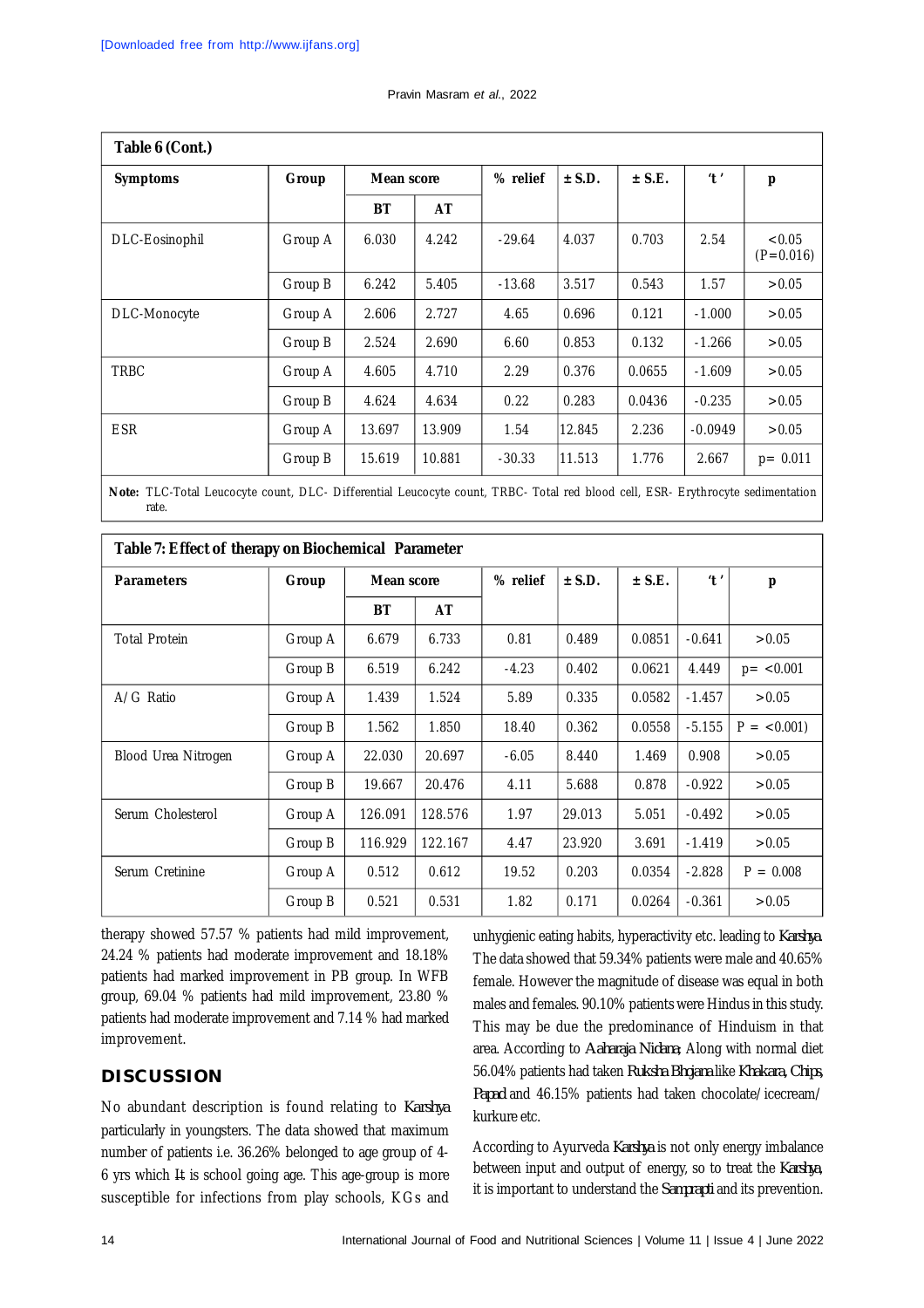In chief complaints of all registered patients, *Karshya* was found in 81.31% patients. While other complaints related with this disease like *Agnimandya* and fatigue were found in 75.82% and 36.26% of patients respectively. The other associated complaints including respiratory tract infection (9.81%), abdominal pain (15.38%), constipation (5.49%) and hypo pigmented patches (5.49%) were also found in patients. Infection may lead to PEM by various mechanisms like Reduction of Dietary Intake, Increased excretion of nitrogen, negative nitrogen balance, increased catabolism of proteins, parasitic infestation causing blood loss, and low immunity against viral infections. Infection – malnutrition - infection is a vicious cycle. The therapy showed augmented fat deposition on gluteal, abdominal & neck region in both groups due *Brimhana* effect, presence of proteins, fats and calories in both drugs. In PB group *Dhamani Jala Darshana* was relieved by 56.38% improvement by due to the increase of fat in the body. *Sthula Parva* was relived in both groups due to increase in fat in the body. Nutritional analysis of drugs found that fat is present in both of the drugs. In PB group 57.89 % patients and 56.52 % patients in WFB group had relief in *Sthula Parva.* Appetite was increased in PB group (60.81%) due to *Dipana, Anulomana* and *Strotoshodhaka* property that results in *Agnidipana*. Sleep improvement was 58.97% in PB group because of the presence of *Medhya* drugs in *Paushtika* Biscuit. PB group showed 73.68% improvement in appearance with statistically significant result. Appearance of patients changes due to *Poshana* of *Rasadi Dhatu* by *Brimhana* effect, which has *Indriyaprasadaka Karma*. *Daurbalya* was relieved 57.35% in PB and 50.00% in WFB group, and which was insignificant both group. PB have drugs with property of *Balya, Strotoshodhana, Rasayana, Dipana,* which increases the appetite, and causes proper synthesis of *Dhatus,* thereby *Daurbalya* was relieved. *Krodha* was relieved 44.44% in PB group and in WFB there was 39.70% relief. *Brimhana* and *Medhya* Karma of medicine improved the psychological condition leading to less irritation and anger. Effect of therapy on *Shoka* in PB group was 36.00% and in WFB group 14.89% relief was found with statistically highly significance. This may be due to the *Brimhana Karma,* and *Prinama* of all *Dhatu* properly, so Shoka is relived in both groups but PB was better than WFB group. In *Manasika Bhavas, Harsha,* had results with 38.09% and 19.14% relief in PB group and WFB group respectively*.* Physical Activity (*Shararika Shrama*) was relived in PB group 41.81%. This is due to *Dipana* and *Pachana* effect of therapy on proper formation of *Rasadhatu* which provides nutrition to *Uttorattara Dhatus.* In PB group, effect of therapy on fatigue was 41.81% relief and in WFB fatigue was decreased is 21.15%. As all *Dhatus* got proper nourishment, it improves the generalised strength of the body, which leads to reduced Fatigue in patients.

The weight gain was found in both groups which were statistically significant. It may be due to growth promoting, *Dipana*, *Pachana*, *Brimhana, Rasayana, Vrishya* effect of *Paushtika* biscuit which causes *Samyaka Nirmana* of *Rasadhatu* and *Poshana* of *Mamsa* and *Meda Dhatu*. Wheat flour Biscuit also worked on weight due to its *Brimhaniya* property. The results showed that height increased in PB group and WFB group and were statistically highly significant. It is due to combine effect of drug and their growing age period. Chest circumference was increased in both group, it indicates that anabolic effect of both drug. Abdominal circumference increased with 1.36 % in PB group and 1.83% in WFB group which is highly significant. This result showed that both the drugs are effective in *Karshya* by their *Brimhana* properties. Mid Arm Circumference and Mid-Thigh Circumference increased in both groups. The results showed that the *Brimhana* therapy which was given in both groups may increase musculature and deposition of fat under the skin. Biceps skin fold thickness increased 18.33% in PB group and 19.84% in WFB group, Triceps skin fold thickness was increased 16.58 % in PB group and 19.48 % in WFB group, Gluteal skin fold thickness increased 15.38% in PB and 16.77% in WFB group. So, the results show that both the drugs are effective to increase musculature and fat deposition under the skin.

In PB and WFB group, haemoglobin percentage increased 0.80% and 0.68% respectively. *Paushtika* biscuit has shown slightly better increment in the haemoglobin percentage it may be due to it contained *Mandura Bhasma*<sup>5</sup> . In PB group TLC count decreased and in WFB group increased in normal range. Parents of children had reported that their children did not suffer from Respiratory tract infection or any other disease. This may be due to main nutrients of the *Paushtika* Biscuit Group increased immunity against infection.6,7, 8 In both the groups Neutrophils were increased and Lymphocytes were decreased but it was statistically insignificant. In group PB, Eosinophil's were decreased 29.64% and in WFB Eosinophil's were decreased by 13.68%. Both the group showed decreased eosinophil count and thereby the drugs may also work in allergic condition. Monocytes were increased in both groups but in within normal levels. Result showed that both drugs were effective in increasing the immunity but PB group had shown better results than WFB group. Total R.B.C. count was increased in both groups. PB groups were effective in increasing R.B.C. In both groups, ESR showed insignificant results. Possibly both groups are effective in increasing the immunity and decreasing the recurrent infections<sup>9,10</sup>

Total protein was increased in PB group and decreased in WFB group. PB group was effective in increasing total